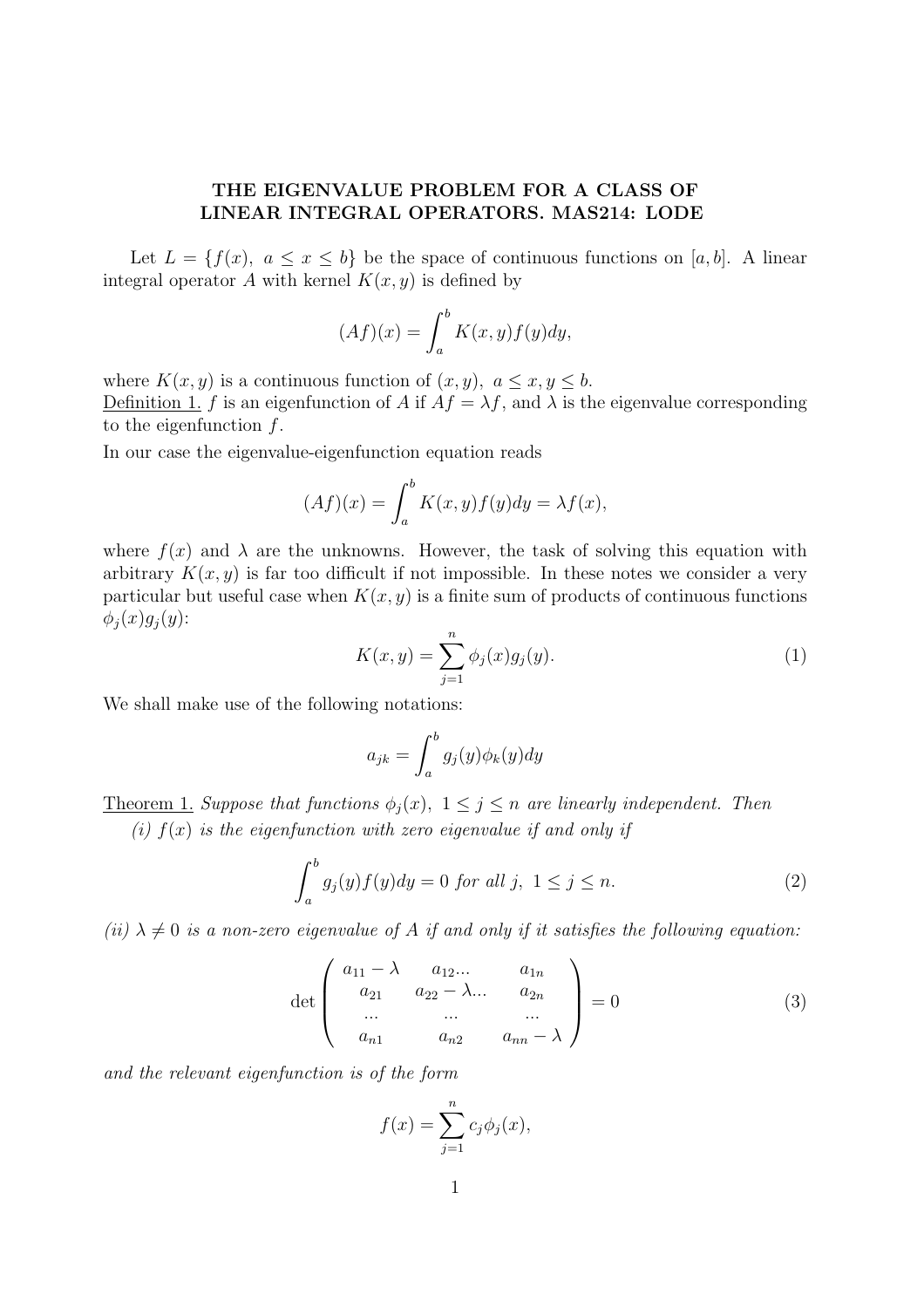where  $c_1, ..., c_n$  is a (non-trivial) solution of the following system of linear equations:

$$
\begin{cases}\n(a_{11} - \lambda)c_1 + a_{12}c_2 + \dots + a_{1n}c_n = 0 \\
a_{21}c_1 + (a_{22} - \lambda)c_2 + \dots + a_{2n}c_n = 0 \\
\vdots \\
a_{n1}c_1 + a_{n2}c_2 + \dots + (a_{nn} - \lambda)c_n = 0\n\end{cases}
$$
\n(4)

Remarks. 1. The easy consequence of this theorem is that zero is always among the finite number of the eigenvalues of our operator. Indeed, relations (2) tells us that any function  $f(x)$  which is orthogonal to all functions  $g_i(x)$  is an eigenfunction of this operator with eigenvalue 0. The existence of (infinitely many) such functions follows for instance from the orthogonalization procedure.

2. Since (3) is a polynomial equation and the polynomial in the lhs of (3) is of degree n, the operator A has no more than n non-zero eigenvalues in total.

3. If the only solution to (3) is zero, then 0 is the only eigenvalue of A.

## Proof of Theorem 1.

(i) If  $f(x)$  is an eigenfunction with zero eigenvalue then by definition

$$
(Af)(x) = \int_a^b K(x, y) f(y) dy = 0
$$

or

$$
\int_{a}^{b} K(x, y) f(y) dy = \sum_{j=1}^{n} \phi_j(x) \int_{a}^{b} g_j(y) f(y) dy = 0 \text{ for all } (!) \ x.
$$

Since functions  $\phi_i(x)$  are linearly independent the last equation holds if and only if all relations (2) are satisfied. QED

(ii) If  $\lambda \neq 0$  is an eigenvalue of A, then

$$
(Af)(x) = \int_{a}^{b} K(x, y)f(y)dy = \lambda f(x)
$$

or

$$
\int_{a}^{b} K(x, y) f(y) dy = \sum_{j=1}^{n} \phi_j(x) \int_{a}^{b} g_j(y) f(y) dy = \lambda f(x).
$$
 (5)

Hence

$$
f(x) = \lambda^{-1} \sum_{j=1}^{n} \phi_j(x) \int_a^b g_j(y) f(y) dy = \sum_{j=1}^{n} c_j \phi_j(x), \tag{6}
$$

where  $c_j = \lambda^{-1} \int_a^b$  $\int_a^b g_j(y) f(y) dy$  which can also be re-written as

$$
\int_{a}^{b} g_j(y)f(y)dy = \lambda c_j \tag{7}
$$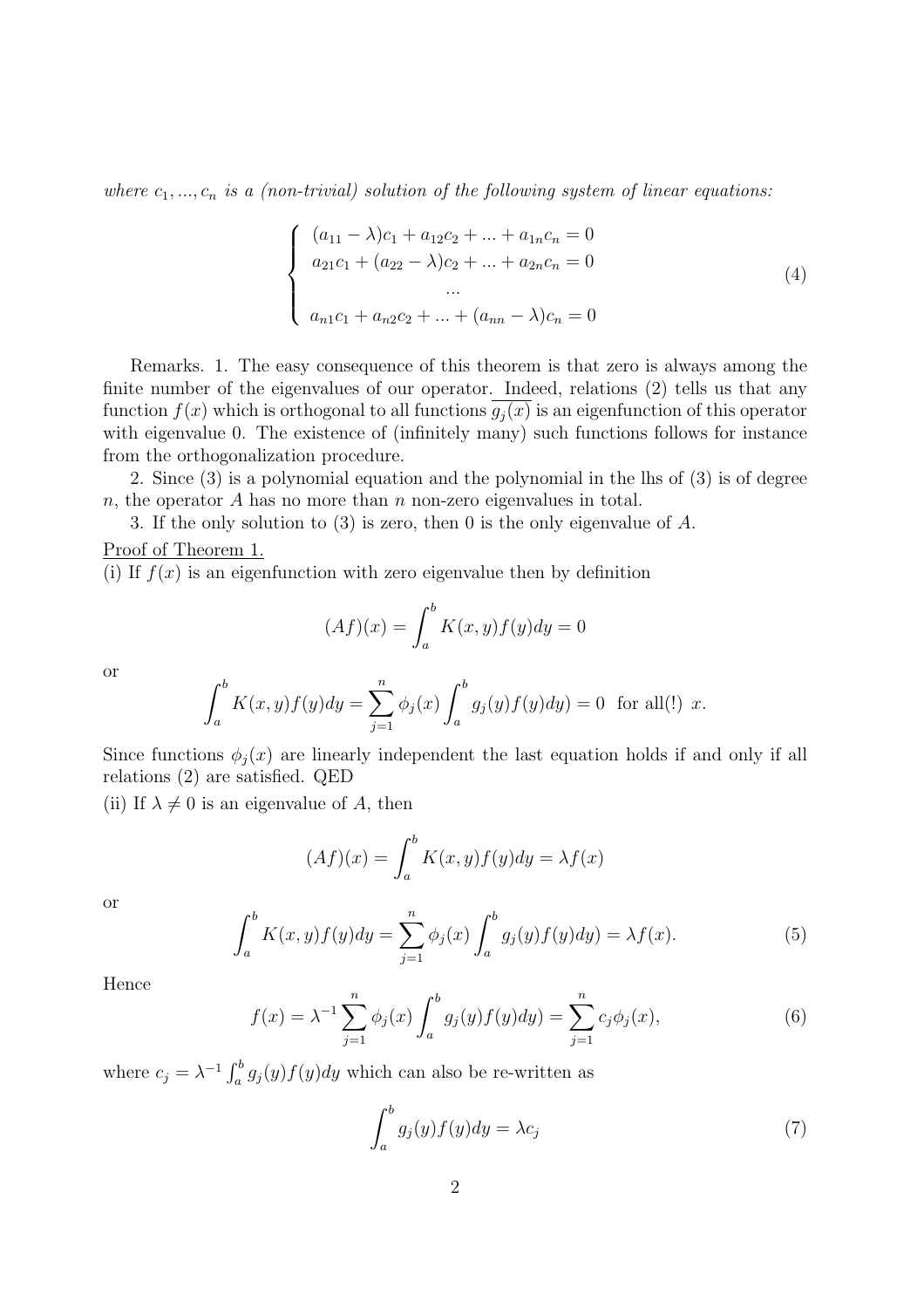Note that at this stage we don't know whether the  $c_j$  indeed exist; but we do already know that, if there is an eigenfunction with a non-zero eigenvalue, then it has the above form. Substituting now (6) into (7), we obtain:

$$
\int_{a}^{b} g_j(y) \sum_{k=1}^{n} c_k \phi_k(y) dy = \lambda c_j \text{ for all } j, 1 \le j \le n
$$
 (8)

or

$$
\sum_{k=1}^{n} c_k \int_{a}^{b} g_j(y) \phi_k(y) dy = \lambda c_j \text{ for all } j, 1 \le j \le n
$$
 (9)

Finally, taking into account that we denoted  $a_{jk} =$  $\int$  $\int_a^b g_j(y)\phi_k(y)dy$ , we can rewrite (9) as

$$
\begin{cases}\n(a_{11} - \lambda)c_1 + a_{12}c_2 + \dots + a_{1n}c_n = 0 \\
a_{21}c_1 + (a_{22} - \lambda)c_2 + \dots + a_{2n}c_n = 0 \\
\vdots \\
a_{n1}c_1 + a_{n2}c_2 + \dots + (a_{nn} - \lambda)c_n = 0\n\end{cases}
$$

which finishes the proof of the 'if' direction of statement (ii). The 'only if' direction is now almost obvious: one simply has to note that in fact the implications at each step can be reversed. QED

Example. A linear integral operator A with kernel  $K(x, y) = x^2 + y^2$  acts on the space of continuous functions  $L = \{f(x), 0 \le x \le 1\}$  in the usual way:

$$
(Af)(x) = \int_0^1 (x^2 + y^2) f(y) dy.
$$

Find all eigenvalues of this operator. Also find all eigenfunctions corresponding to nonzero eigenvalues.

Solution. 1. In our case

$$
K(x, y) = \phi_1(x)g_1(y) + \phi_2(x)g_2(y)
$$

where

$$
\phi_1(x) = x^2
$$
,  $g_1(y) = 1$ ,  $\phi_2(x) = 1$ ,  $g_2(y) = y^2$ .

2. Hence we can find the coefficients  $a_{jk} = -\int_0^1 g_j(y)\phi_k(y)dy$ :

$$
a_{11} = \int_0^1 g_1(y)\phi_1(y)dy = \int_0^1 y^2 dy = \frac{1}{3}, \quad a_{12} = \int_0^1 g_1(y)\phi_2(y)dy = \int_0^1 dy = 1
$$
  

$$
a_{21} = \int_0^1 g_2(y)\phi_1(y)dy = \int_0^1 y^4 dy = \frac{1}{5}, \quad a_{22} = \int_0^1 g_2(y)\phi_2(y)dy = \int_0^1 y^2 dy = \frac{1}{3}
$$